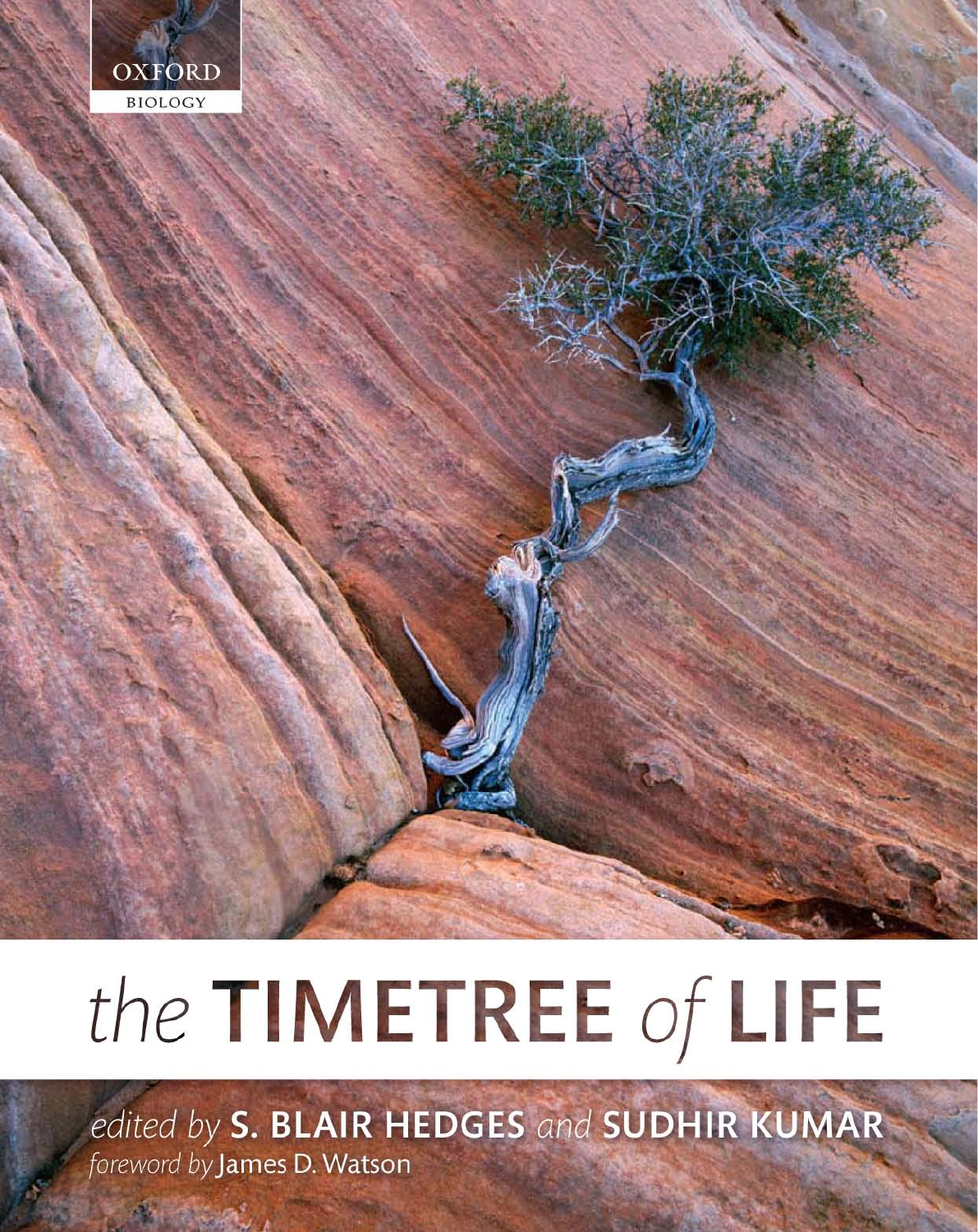# Passerine birds (Passeriformes)

## *Joel Cracraft*a,*\* and F. Keith Barker*<sup>b</sup>

a Department of Ornithology, American Museum of Natural History, Central Park West at 79th St., New York, NY 10024, USA; bBell Museum of Natural History, University of Minnesota, 1987 Upper Buford Circle, St. Paul, MN 55108, USA

\*To whom correspondence should be addressed (jlc@amnh.org)

# Abstract

The Order Passeriformes is the largest clade of its rank in birds, encompassing from roughly 40–100 families depending on the classification. In recent years molecular systematic data have greatly clarified interfamilial relationships, although many nodes remain poorly supported and it is clear that numerous traditional families are not monophyletic. Passeriformes is an old group, and most molecular dating studies estimate its age of origin to be late Cretaceous (100–66 million years ago, Ma) on Gondwana, with early lineages being partitioned among New Zealand, Australasia, and South America. The major lineages arose in the Paleogene (66-23 Ma) and then diversified in the Neogene (23–0 Ma).

The Passeriformes constitutes the largest order within modern birds (Neornithes) and includes the suboscines (Tyranni; Old World and New World lineages) and the Passeri (oscine songbirds). Passeriforms represent about 60% of extant avian diversity and estimates range from about 5700 biological species (*1*) to perhaps 15,000 or more diagnosably distinct taxa, or phylogenetic species (Fig. 1). Over the years, systematists have recognized a variable number of family-ranked taxa, from 44 to 96  $(1-4)$ . New molecular sequencing studies are discovering that a substantial number of conventional "families" are not monophyletic, and accordingly it is certain passeriform classification will be a subject of great interest in the coming years. Here, we review recent advances in passerine phylogenetics and use molecular sequence data to estimate the temporal pattern of diversification within the group.

It has been accepted for some time now that birds are divided into the paleognaths (tinamous and ratites) and neognaths (all other birds), with the latter being subdivided into the Galloanserae (duck-like and chicken-like

birds) and its closest relative, the Neoaves. Relationships within Neoaves have been controversial and difficult to resolve (*5–9*). Many workers have placed passeriforms close to the so-called "higher land birds," particularly the monophyletic Piciformes and taxa of the non- monophyletic "Coraciiformes" (*6–11*), but some molecular analyses, including DNA hybridization (5) and whole mitochondrial genomes (*12*), have placed them deeper toward the base of the Neoaves and even because of a very small taxon sample and a spurious root—at the base of all birds (*13*).

The monophyly of the passeriforms has never been seriously questioned (*14*). Morphologists of the nineteenth century used syringeal characters to establish the major oscine/suboscine divisions, and through the twentieth-century systematists (*2, 15, 16*) carried on the process of clustering groups of families together, primarily on the basis of overall similarity and geography and without much new character data. Although the suboscine/ oscine division has been widely accepted, the placement of the New Zealand wrens (Acanthisittidae) relative to



Fig. 1 A Wood Thrush (*Hylocichla mustelina*), Family Turdidae, from North America. Credit: J. Cracraft.

J. Cracraft and F. Barker. Passerine birds (Passeriformes). Pp. 423-431 in *The Timetree of Life*, S. B. Hedges and S. Kumar, Eds. (Oxford University Press, 2009).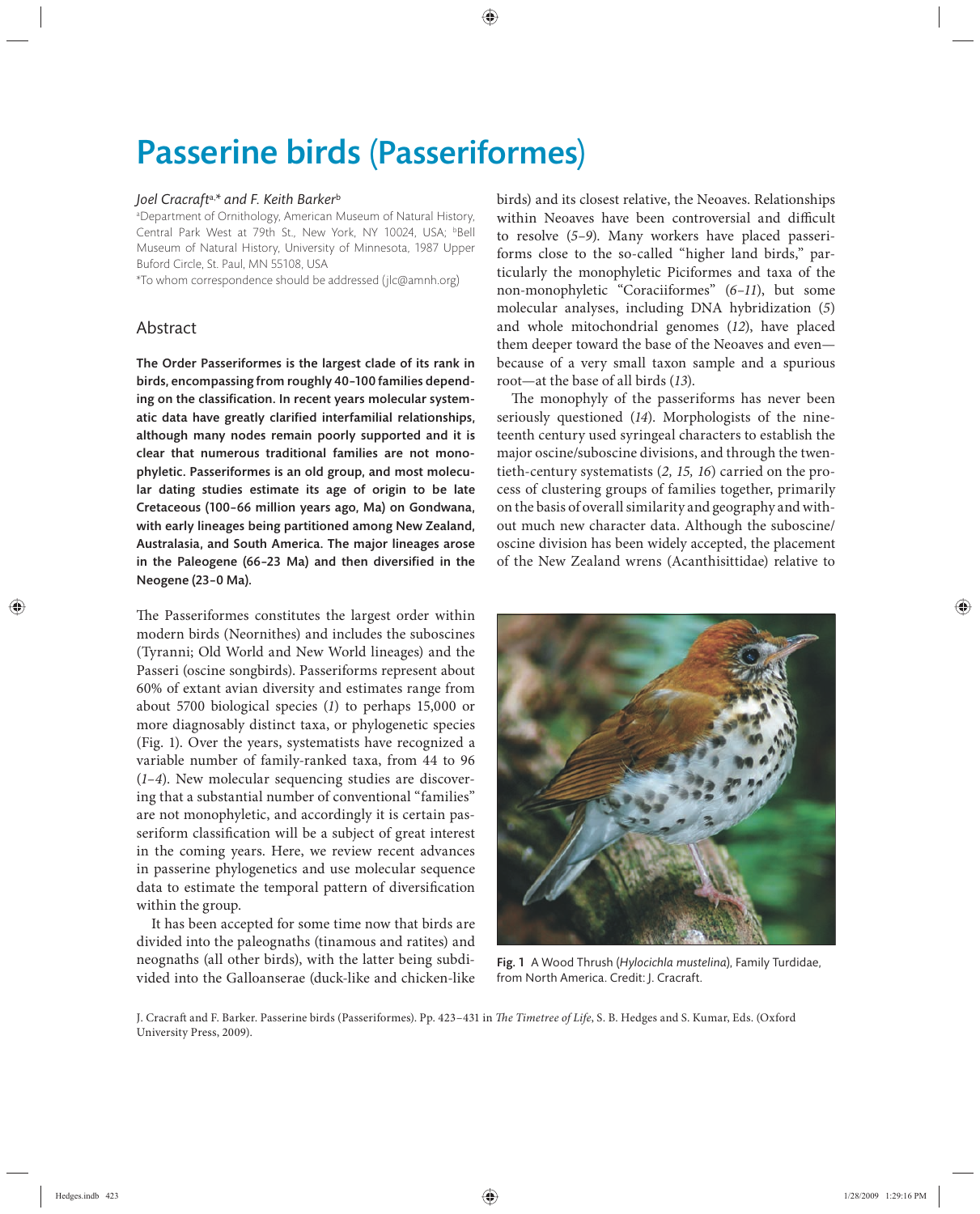

Fig. 2 *Continues*

those two lineages was uncertain before the emergence of molecular data (*17*). DNA hybridization distances (*5*) suggested that *Acanthisitta* was at the base of the passeriforms but that position was never tested rigorously with outgroup comparisons. Recent DNA sequencing studies, however, have strongly supported acanthisittids as the closest relatives of the suboscines + oscines (18-20). This finding has been crucial as it has provided the basis for calibrating divergence times within the passeriforms, as discussed later.

The division between the Old World suboscines (Eurylaimides) and their New World counterpart (Tyrannides + Furnariides) is well supported (*18–23*). With ~1200 species, the New World suboscines are the most diverse lineage of South American birds. They are divided into two major su bclades (*18–20, 24*), the Tyrannides (flycatchers, cotingas, and manakins; Tyranni of *17*) and the Furnariides (ovenbirds, woodcreepers, antbirds, tapaculos, antpittas, and allies; Furnarii of *17* and the Furnariida + Thamnophilida of 1). Because of limited taxon sampling in currently published results, many relationships within both of these groups are subject to uncertainty.

The overwhelming taxonomic and morphological diversity of oscines (Passeri) has long presented a challenge to understanding their relationships, but in the last few years DNA sequence studies have begun to reveal the overall phylogenetic structure of this group, even though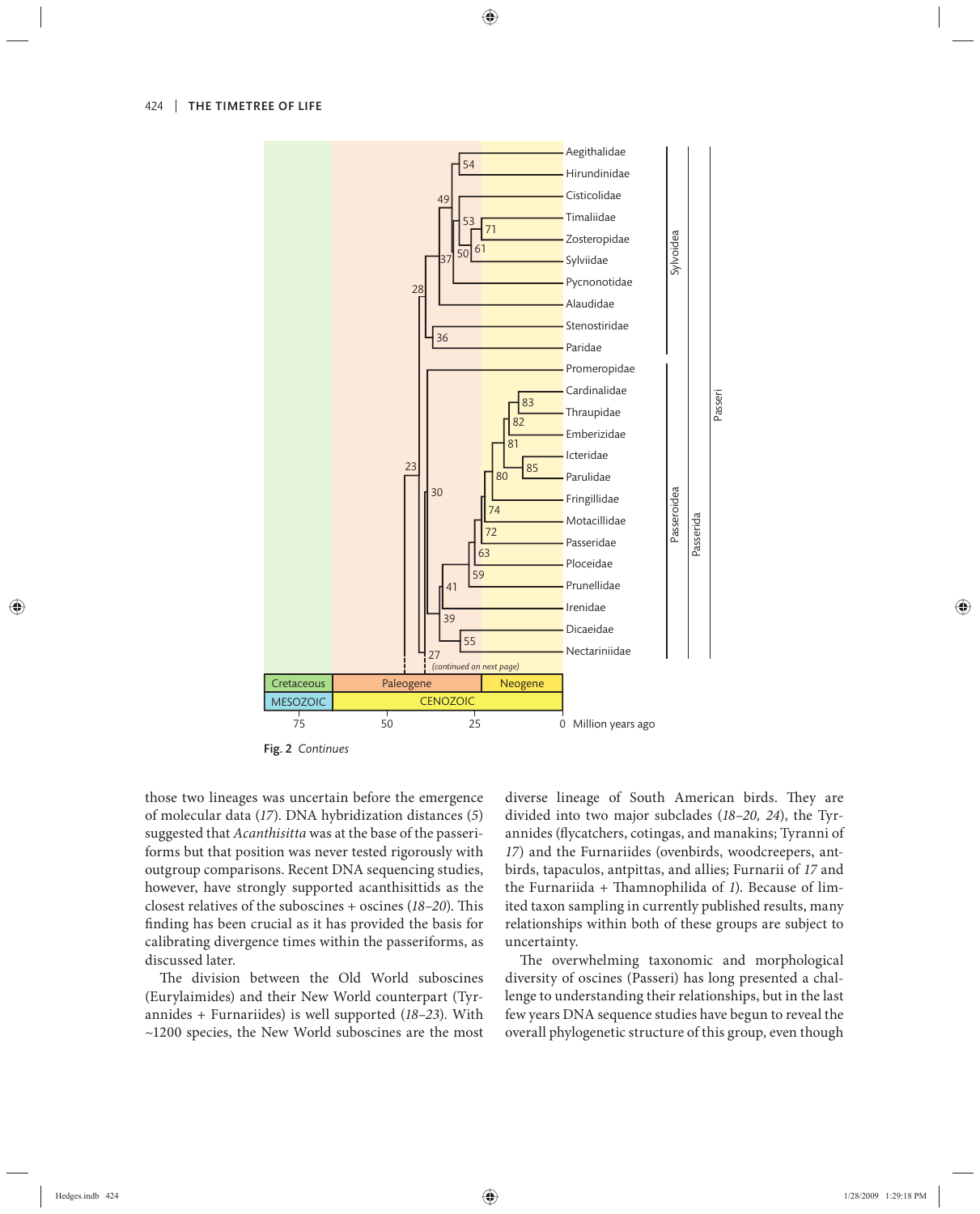

Fig. 2 *Continues*

there remain numerous poorly supported nodes across the tree. Sequences from *RAG1* and *RAG2* nuclear loci for a large taxon sample, including all but one passeriform family (*18, 19*), have established that the diverse Australasian "Corvida" that was proposed on the basis of DNA hybridization distances (*5*) is paraphyletic, and that some of these lineages are, in fact, successive closest relatives of all remaining oscines. Importantly, however, a monophyletic assemblage (Corvoidea) within the "corvidans" has been found to be the closest relative of all remaining oscines (roughly speaking, Sibley and Monroe's (*1*) clade Passerida). Within the latter, at least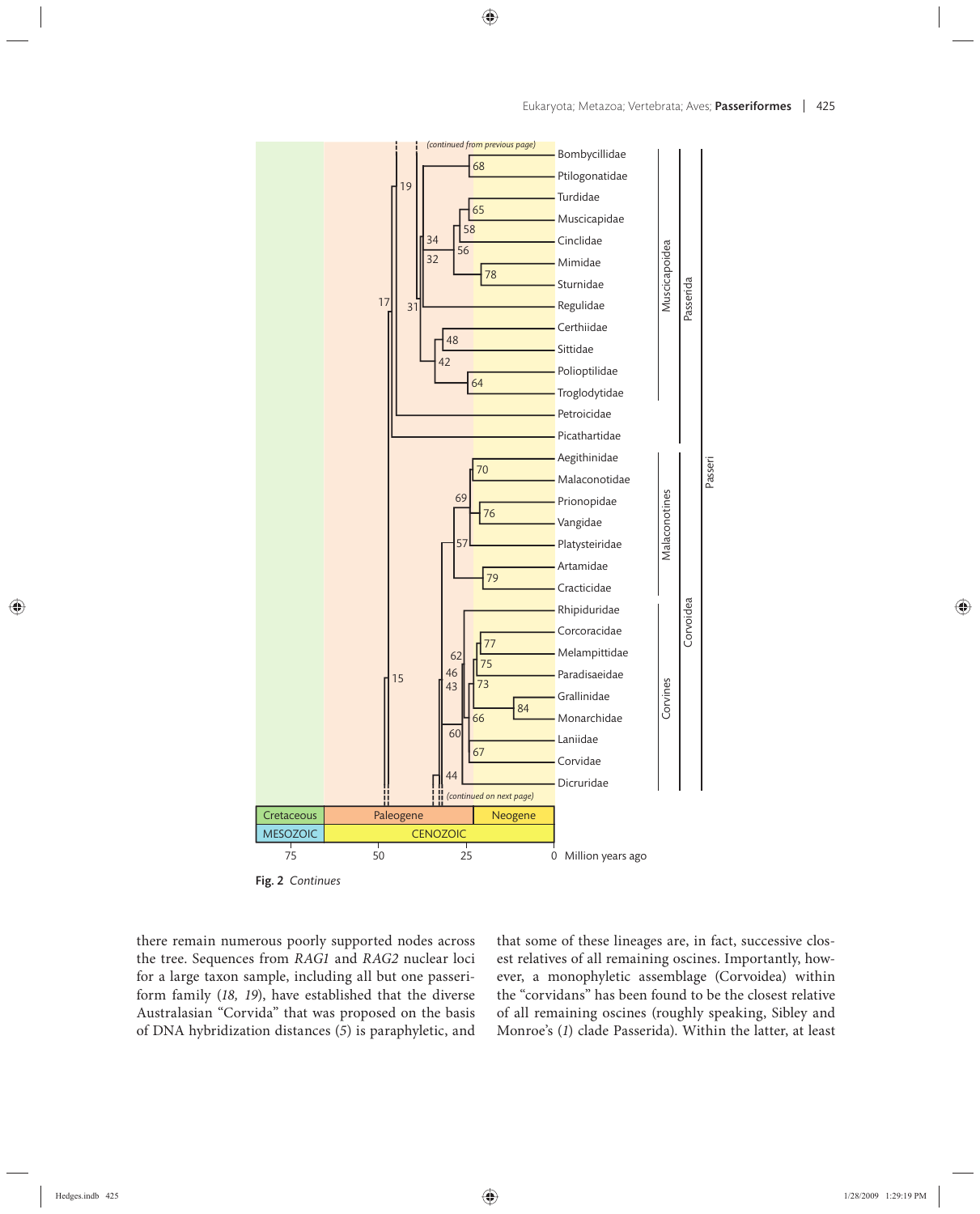

Fig. 2 A timetree of passerine birds (Passeriformes). Divergence times are shown in Table 1.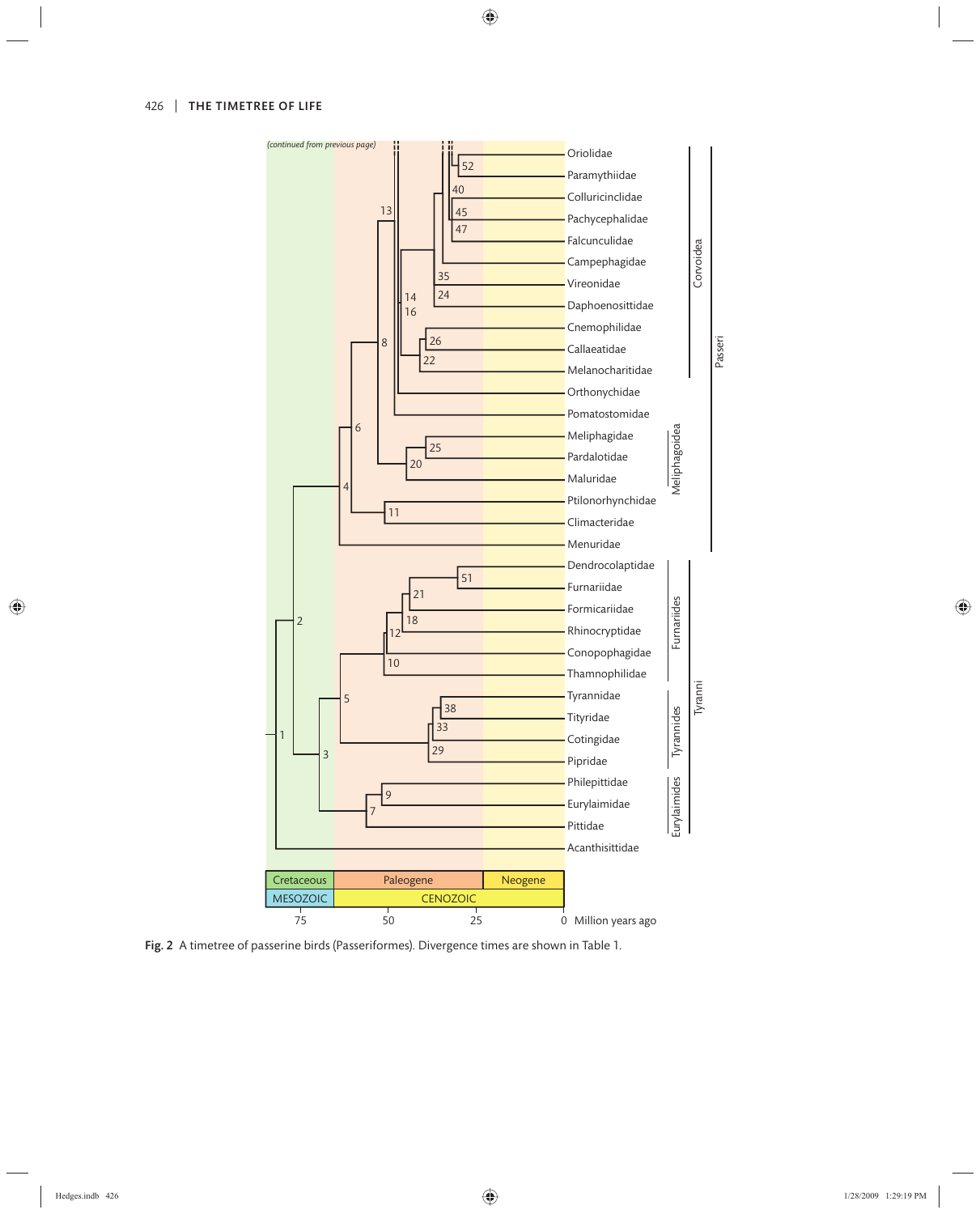| <b>Timetree</b> |      | <b>Estimates</b>         |                          |              |                          |              |                          |                          |                          |  |
|-----------------|------|--------------------------|--------------------------|--------------|--------------------------|--------------|--------------------------|--------------------------|--------------------------|--|
| Node            | Time | Ref. (12)                |                          | Ref. (19)(a) |                          | Ref. (19)(b) |                          | Ref. (38)                |                          |  |
|                 |      | Time                     | CI                       | Time         | CI                       | Time         | CI                       | Time                     | CI                       |  |
| 1               | 82.0 | 95.3                     | $107 - 85$               | 82.0         | $\overline{\phantom{0}}$ | 82.0         | $\bar{a}$                | 82                       |                          |  |
| $\overline{2}$  | 77.1 | 91.8                     | $103 - 81$               | 77.4         | $81 - 73$                | 76.8         | $80 - 72$                |                          |                          |  |
| 3               | 69.7 | $\overline{\phantom{0}}$ |                          | 70.5         | $78 - 65$                | 68.8         | $73 - 60.9$              |                          |                          |  |
| 4               | 63.9 |                          | $\overline{a}$           | 64.7         | $70 - 60$                | 63.1         | $67 - 57$                |                          |                          |  |
| 5               | 63.7 |                          |                          | 64.6         | $75 - 55$                | 62.7         | $67 - 56$                |                          |                          |  |
| 6               | 60.5 |                          |                          | 61.3         | $72 - 54$                | 59.7         | $66 - 53$                |                          |                          |  |
| 7               | 56.3 |                          | $\overline{\phantom{0}}$ | 57.3         | $67 - 47$                | 55.2         | $60 - 47$                |                          |                          |  |
| 8               | 53.0 |                          |                          | 54.6         | 67-49                    | 51.4         | $60 - 47$                |                          |                          |  |
| 9               | 51.9 |                          |                          | 54.4         | $\overline{\phantom{0}}$ | 49.3         |                          |                          |                          |  |
| 10              | 51.2 |                          | $\overline{a}$           | 53.1         | $\equiv$                 | 49.3         | $\overline{\phantom{0}}$ |                          |                          |  |
| 11              | 51.0 |                          |                          | 53.4         | $70 - 48$                | 48.5         | $56 - 42$                |                          |                          |  |
| 12              | 50.4 |                          |                          | 52.3         |                          | 48.5         |                          |                          |                          |  |
| 13              | 48.3 |                          |                          | 49.7         | $\overline{\phantom{0}}$ | 46.9         |                          |                          |                          |  |
| 14              | 47.9 | 46.7                     | $54 - 40$                | 48.5         | $63 - 43$                | 47.2         | $55 - 41$                | 46.7                     | $54 - 40$                |  |
| 15              | 47.2 | $\overline{a}$           |                          | 48.5         | $\sim$ $-$               | 45.8         | $\overline{\phantom{a}}$ |                          |                          |  |
| 16              | 46.4 |                          |                          | 47.1         | $62 - 42$                | 45.6         | 62-39                    | $\overline{\phantom{a}}$ |                          |  |
| 17              | 46.2 |                          |                          | 46.7         | $53 - 42$                | 45.7         | $50 - 40$                | 44.5                     | $52 - 41$                |  |
| 18              | 46.0 |                          |                          | 47.7         |                          | 44.2         |                          |                          |                          |  |
| 19              | 45.0 |                          |                          | 45.3         | $51 - 39$                | 44.6         | $49 - 39$                |                          |                          |  |
| 20              | 44.9 |                          |                          | 45.8         | 58-40                    | 44.0         | $52 - 37$                |                          |                          |  |
| 21              | 43.9 |                          |                          | 45.6         | $\overline{\phantom{a}}$ | 42.2         |                          |                          |                          |  |
| 22              | 41.1 |                          | $\overline{a}$           | 42.7         | $\overline{\phantom{0}}$ | 39.5         | $\overline{\phantom{0}}$ |                          |                          |  |
| 23              | 40.8 |                          |                          | 40.7         | $54 - 15$                | 40.8         | 49-36                    |                          |                          |  |
| 24              | 39.5 |                          |                          | 40.4         | $45 - 35$                | 38.6         | $42 - 32$                |                          |                          |  |
| 25              | 39.3 |                          |                          | 41.1         |                          | 37.5         |                          |                          |                          |  |
| 26              | 39.3 |                          |                          | 41.0         |                          | 37.6         |                          |                          |                          |  |
| 27              | 39.2 |                          |                          | 38.2         | 47-14                    | 40.2         | $48 - 35$                |                          |                          |  |
| 28              | 39.0 |                          |                          | 38.8         | $54 - 15$                | 39.2         | $54 - 15$                | 37.5                     | $42 - 32$                |  |
| 29              | 38.6 |                          |                          | 40.5         | $\overline{\phantom{a}}$ | 36.6         | $\overline{\phantom{a}}$ | $\overline{\phantom{a}}$ | $\sim$                   |  |
| 30              | 38.5 |                          |                          | 38.5         | $53 - 14$                | 38.4         | 53-14                    | 38.1                     | $43 - 33$                |  |
| 31              | 38.1 |                          |                          | 37.9         | $\sim$                   | 38.2         | $\sim$                   |                          | $\qquad \qquad -$        |  |
| 32              | 37.8 |                          |                          | 37.7         | $51 - 13$                | 37.9         | $50 - 13$                |                          |                          |  |
| 33              | 37.4 |                          |                          | 39.2         | $\overline{\phantom{0}}$ | 35.6         | $\overline{\phantom{0}}$ |                          |                          |  |
| 34              | 37.3 |                          |                          | 37.1         |                          | 37.5         |                          |                          |                          |  |
| 35              | 36.9 |                          |                          | 38.5         |                          | 35.3         |                          |                          |                          |  |
| 36              | 36.9 |                          |                          | 36.5         |                          | 37.2         |                          |                          |                          |  |
| 37              | 35.1 |                          |                          | 34.9         | $51 - 13$                | 35.2         | $51 - 13$                | 33.8                     | 38-29                    |  |
| 38              | 35.1 |                          |                          | 36.9         | -                        | 33.2         |                          |                          | $\overline{\phantom{0}}$ |  |
| 39              | 35.0 |                          |                          | 35.1         |                          | 34.9         |                          |                          |                          |  |

**Table 1.** Divergence times (Ma) and their confidence/credibility intervals (CI) among passerine birds (Passeriformes).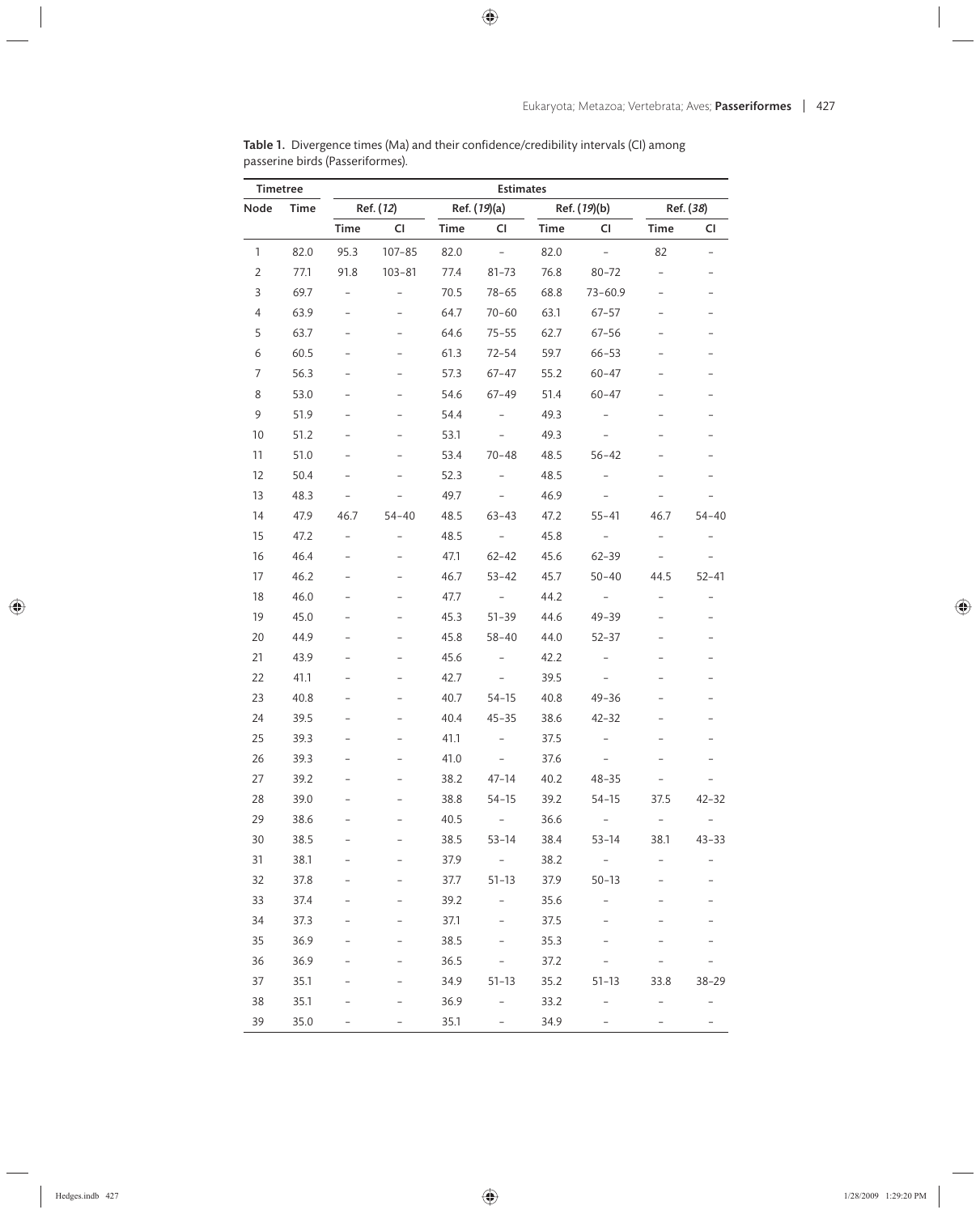|  | Table 1. Continued |
|--|--------------------|
|  |                    |

| Timetree |      | <b>Estimates</b>         |                          |              |                          |              |                          |                          |                          |  |
|----------|------|--------------------------|--------------------------|--------------|--------------------------|--------------|--------------------------|--------------------------|--------------------------|--|
| Node     | Time | Ref. (12)                |                          | Ref. (19)(a) |                          | Ref. (19)(b) |                          | Ref. (38)                |                          |  |
|          |      | Time                     | CI                       | <b>Time</b>  | CI                       | <b>Time</b>  | CI                       | Time                     | CI                       |  |
| 40       | 34.5 |                          | $\overline{\phantom{0}}$ | 36.0         | $\overline{\phantom{0}}$ | 33.0         |                          |                          |                          |  |
| 41       | 34.2 | $\overline{a}$           | $\overline{a}$           | 34.2         | $\overline{\phantom{0}}$ | 34.1         | $\overline{\phantom{a}}$ |                          | $\overline{a}$           |  |
| 42       | 34.0 | $\overline{a}$           | $\overline{a}$           | 34.0         | $41 - 27$                | 33.9         | $38 - 30$                | $\qquad \qquad -$        | $\overline{\phantom{0}}$ |  |
| 43       | 33.4 | -                        | -                        | 34.9         | $49 - 28$                | 31.9         | $39 - 26$                | $\overline{\phantom{0}}$ | $\overline{a}$           |  |
| 44       | 32.7 | $\overline{a}$           | $\overline{a}$           | 34.1         | $\overline{a}$           | 31.3         | $\overline{a}$           | $\overline{a}$           | $\overline{a}$           |  |
| 45       | 32.5 | $\overline{a}$           | $\overline{a}$           | 39.3         | $\overline{\phantom{0}}$ | 25.7         | $\overline{a}$           | $\overline{a}$           | $\overline{a}$           |  |
| 47       | 31.9 | -                        | -                        | 33.4         | -                        | 30.4         | -                        |                          | $\overline{a}$           |  |
| 46       | 31.9 | $\overline{a}$           | $\overline{a}$           | 33.2         | $\overline{\phantom{0}}$ | 30.6         | $\overline{a}$           |                          | $\overline{\phantom{0}}$ |  |
| 48       | 31.7 | $\overline{a}$           | $\overline{a}$           | 32.0         | $\overline{a}$           | 31.3         | $\overline{\phantom{0}}$ | $\overline{a}$           | $\overline{\phantom{0}}$ |  |
| 49       | 31.5 | -                        | -                        | 31.0         |                          | 32.0         |                          | -                        | $\overline{\phantom{0}}$ |  |
| 50       | 31.1 | $\overline{a}$           | $\overline{a}$           | 30.8         | $48 - 12$                | 31.3         | $48 - 12$                | $\qquad \qquad -$        | $\overline{a}$           |  |
| 51       | 30.3 | $\overline{a}$           | $\overline{a}$           | 31.7         | $\overline{\phantom{0}}$ | 28.8         | $\overline{a}$           | $\overline{a}$           | $\overline{a}$           |  |
| 52       | 30.0 | -                        | -                        | 31.2         | -                        | 28.7         | -                        |                          | $\overline{a}$           |  |
| 53       | 29.4 | $\overline{a}$           | $\overline{a}$           | 28.7         | $\overline{\phantom{0}}$ | 30.0         | $\overline{\phantom{0}}$ |                          | $\overline{a}$           |  |
| 54       | 29.4 | $\overline{a}$           | $\overline{a}$           | 29.0         | $\overline{\phantom{0}}$ | 29.7         | $\overline{a}$           | $\overline{a}$           | $\overline{\phantom{0}}$ |  |
| 55       | 29.1 | -                        | -                        | 29.3         | -                        | 28.8         |                          |                          | $\qquad \qquad -$        |  |
| 56       | 28.6 | $\overline{a}$           | $\overline{a}$           | 27.4         | $\overline{a}$           | 29.7         |                          |                          |                          |  |
| 57       | 28.5 | $\overline{a}$           | $\overline{a}$           | 29.2         | $35 - 23$                | 27.7         | $31 - 21$                | 23.1                     | $30 - 21$                |  |
| 58       | 26.9 | -                        | -                        | 25.6         | $\overline{\phantom{0}}$ | 28.1         | $\overline{\phantom{0}}$ | $\overline{\phantom{0}}$ | $\overline{a}$           |  |
| 59       | 26.6 | $\overline{\phantom{0}}$ | $\overline{a}$           | 26.0         | $\overline{\phantom{0}}$ | 27.1         | $\qquad \qquad -$        | $\overline{a}$           | $\overline{a}$           |  |
| 60       | 26.1 | $\overline{a}$           | $\overline{a}$           | 26.8         | $\overline{\phantom{0}}$ | 25.4         | $\overline{a}$           | $\overline{a}$           | $\overline{a}$           |  |
| 61       | 26.0 | -                        | -                        | 25.4         | -                        | 26.6         | $\overline{\phantom{0}}$ | $\overline{a}$           | $\overline{a}$           |  |
| 62       | 25.6 | $\overline{a}$           | $\overline{a}$           | 26.2         | $\overline{a}$           | 24.9         | $\overline{a}$           |                          | $\overline{a}$           |  |
| 63       | 25.0 | $\overline{a}$           | $\overline{a}$           | 24.3         | $\overline{\phantom{0}}$ | 25.7         | $\overline{a}$           | $\overline{\phantom{0}}$ | $\overline{a}$           |  |
| 64       | 24.6 | -                        | -                        | 24.8         | -                        | 24.4         | $\overline{\phantom{0}}$ |                          | $\overline{a}$           |  |
| 65       | 24.3 | $\overline{a}$           | $\overline{a}$           | 23.0         | $\overline{a}$           | 25.6         |                          |                          | $\overline{a}$           |  |
| 66       | 24.3 | $\overline{a}$           | $\overline{a}$           | 24.8         | $\overline{\phantom{0}}$ | 23.7         |                          |                          | $\overline{a}$           |  |
| 67       | 24.2 |                          |                          | 24.5         | $38 - 19$                | 23.9         | $38 - 17$                |                          |                          |  |
| 68       | 24.2 |                          |                          | 24.4         |                          | 24.0         |                          |                          |                          |  |
| 69       | 24.0 |                          |                          | 25.1         |                          | 22.9         |                          |                          |                          |  |
| $70\,$   | 23.2 |                          |                          | 24.1         |                          | 22.2         |                          |                          |                          |  |
| 71       | 23.1 |                          |                          | 22.5         |                          | 23.7         |                          |                          |                          |  |
| 72       | 23.1 |                          |                          | 22.2         |                          | 23.9         |                          |                          |                          |  |
| 73       | 22.9 |                          |                          | 23.4         |                          | 22.3         |                          |                          |                          |  |
| 74       | 22.1 |                          |                          | 21.2         |                          | 23.0         |                          |                          |                          |  |
| 75       | 22.0 |                          |                          | 22.4         |                          | 21.5         |                          |                          | $\overline{\phantom{0}}$ |  |
| 76       | 21.2 |                          |                          | 22.3         |                          | 20.1         |                          |                          | -                        |  |
| $77 \,$  | 21.0 |                          |                          | 21.3         |                          | 20.6         |                          |                          |                          |  |
| 78       | 20.8 |                          |                          | 20.3         | $26 - 15$                | 21.2         | $26 - 20$                |                          |                          |  |
| 79       | 20.3 |                          |                          | 21.5         | $\overline{\phantom{a}}$ | 19.1         | $\overline{\phantom{0}}$ |                          | -                        |  |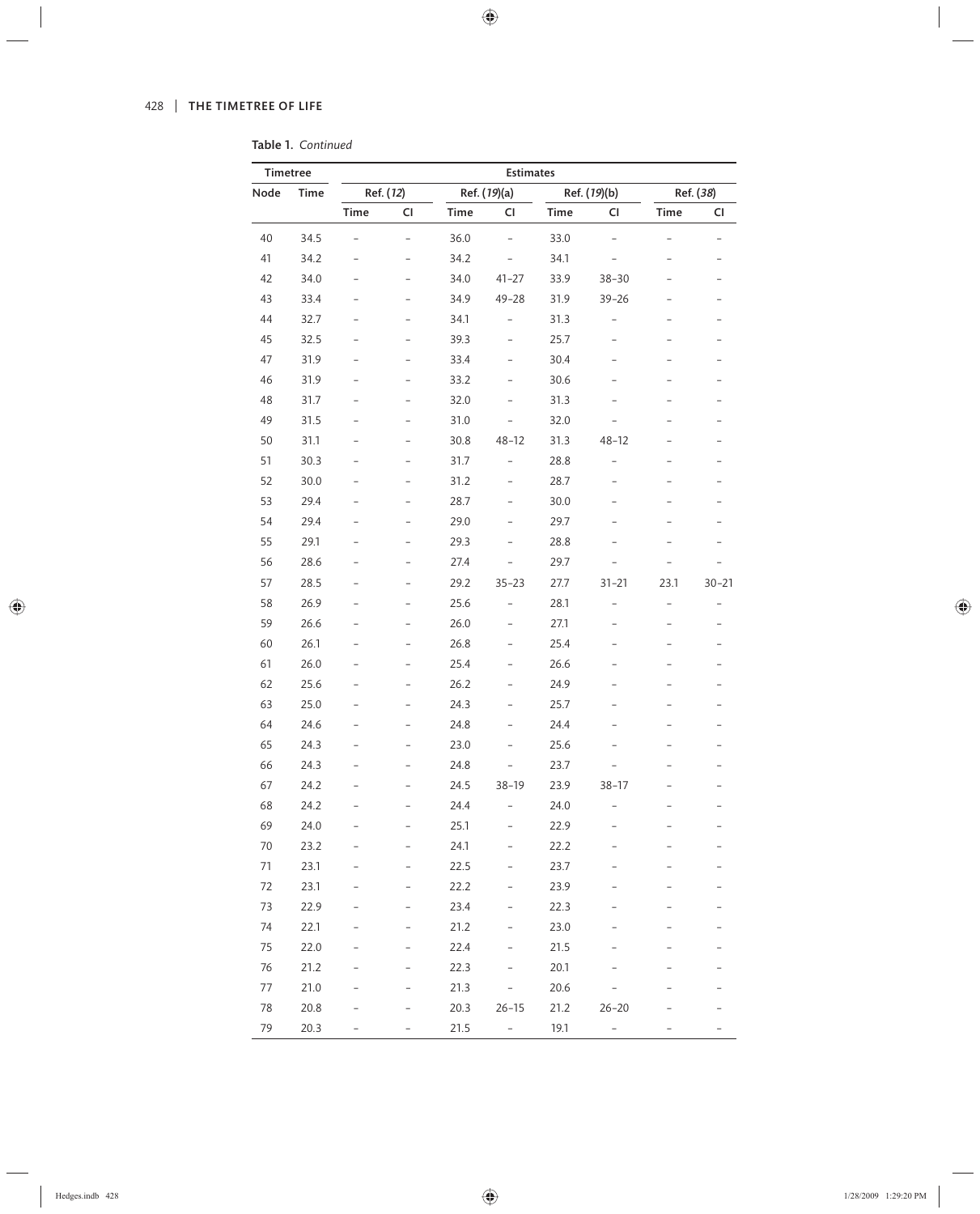| Timetree |      | <b>Estimates</b> |    |              |                   |              |    |           |    |  |
|----------|------|------------------|----|--------------|-------------------|--------------|----|-----------|----|--|
| Node     | Time | Ref. (12)        |    | Ref. (19)(a) |                   | Ref. (19)(b) |    | Ref. (38) |    |  |
|          |      | Time             | CI | Time         | <b>CI</b>         | Time         | CI | Time      | CI |  |
| 80       | 20.0 |                  | -  | 18.9         | $\qquad \qquad -$ | 21.0         |    |           |    |  |
| 81       | 16.7 |                  |    | 15.5         | $\overline{a}$    | 17.8         |    |           |    |  |
| 82       | 15.2 |                  | -  | 14.1         | $\overline{a}$    | 16.3         |    |           |    |  |
| 83       | 12.6 |                  | -  | 11.6         | $\overline{a}$    | 13.6         |    |           |    |  |
| 84       | 11.5 |                  | -  | 10.8         |                   | 12.2         |    |           |    |  |
| 85       | 11.3 |                  | -  | 10.3         |                   | 12.2         |    |           |    |  |

#### Table 1. *Continued*

Note: Node times in the timetree represent the mean of time estimates from the study with the most complete taxon sampling (19). Results from nonparametric rate smoothing (a) and penalized likelihood (b) analysis of the RAG1 and RAG2 nuclear genes are shown from ref. (19). In ref. (38), the same two genes and nonparametric rate smoothing is used to estimate divergence times.

three major groups have been delineated—Passeroidea, Muscicapoidea, and Sylvioidea—but due to their short internodal distances from one another and from several problematic groups, their taxonomic boundaries and relationships are still in flux.

The largest taxon sample to date for the corvoids uncovered two large clades (*19*). One clade, corresponding to Sibley and Ahlquist's Tribe Corvini, includes the crows and their relatives—the shrikes (Laniidae), monarch flycatchers (Monarchidae, Grallinidae), the birds of paradise (Paradisaeidae) and their relatives (Melampittidae, Corcoracidae), as well as the rhipidurine flycatchers. Their closest relative is a group of shrike-like birds with taxa in Africa (malaconotid bush shrikes, prionopid helmet shrikes, among others), Madagascar (vanga shrikes), and Southeast Asia (aegithinids, among others), all corresponding to Sibley and Ahlquist's Tribe Malaconotini. Relationships among these taxa are still unsettled (25, 26). There are a number of other corvoid lineages that are more distantly related to these two groups, although their phylogenetic placement generally lacks strong support.

The *RAG1* and *RAG2* data set (19) provided an outline of sylvioid relationships based on a small "family-level" sampling, but recently the group has been sampled more broadly using *cytochrome b* and *myoglobin* intron II (*27*). Unfortunately, the markers used in the latter study have limitations when resolving deep branches and many nodes remain poorly resolved. Moreover, there are some significant topological incongruences in the two studies that will need further data to resolve.

The Passeroidea comprises the New World nine primaried passerines (buntings, cardinals, warblers, tanagers, and blackbirds) as well as Old World finches, sparrows, wagtails, accentors, sunbirds and flowerpeckers, leafbirds, and sugarbirds (18, 19, 28). Within the New World passeroids *RAG1* and *RAG2* (*19*) and a diverse array of nuclear and mitochondrial loci (*28*) support a close relationship of the icterids + parulids with the thraupids + cardinalids + emberizids. These data also are in general agreement about the relationships of Old World lineages to this New World clade. Of particular significance is the finding that the closest relative of all these passeroid lineages appears to be members of an African clade including the sugarbirds (Promeropidae) and the enigmatic "babblers" *Arcanator*  and *Modulatrix*.

The final major clade of Passerida, and the probable closest relative of the passeroids, is the Muscicapoidea. Nuclear *RAG* gene sequences support the inclusion of the thrushes (Turdidae), muscicapid flycatchers, dippers (Cinclidae), starlings (Sturnidae), mockingbirds and thrashers (Mimidae), and possibly the more distantly related waxwings and silky-flycatchers (Bombicillidae), kinglets (Regulidae), and a monophyletic lineage of wrens (Troglodytidae), gnatcatchers (Polioptilidae), nuthatches (Sittidae), and creepers (Certhiidae) (*18, 19, 29*). Nodes at the base of the muscicapoids, however, are not well supported, hence the monophyly and relative arrangements of the major clades need further analysis.

Age estimates for Passeriformes are logically linked to our understanding of the age of modern birds as a whole and where passeriforms might fit within the avian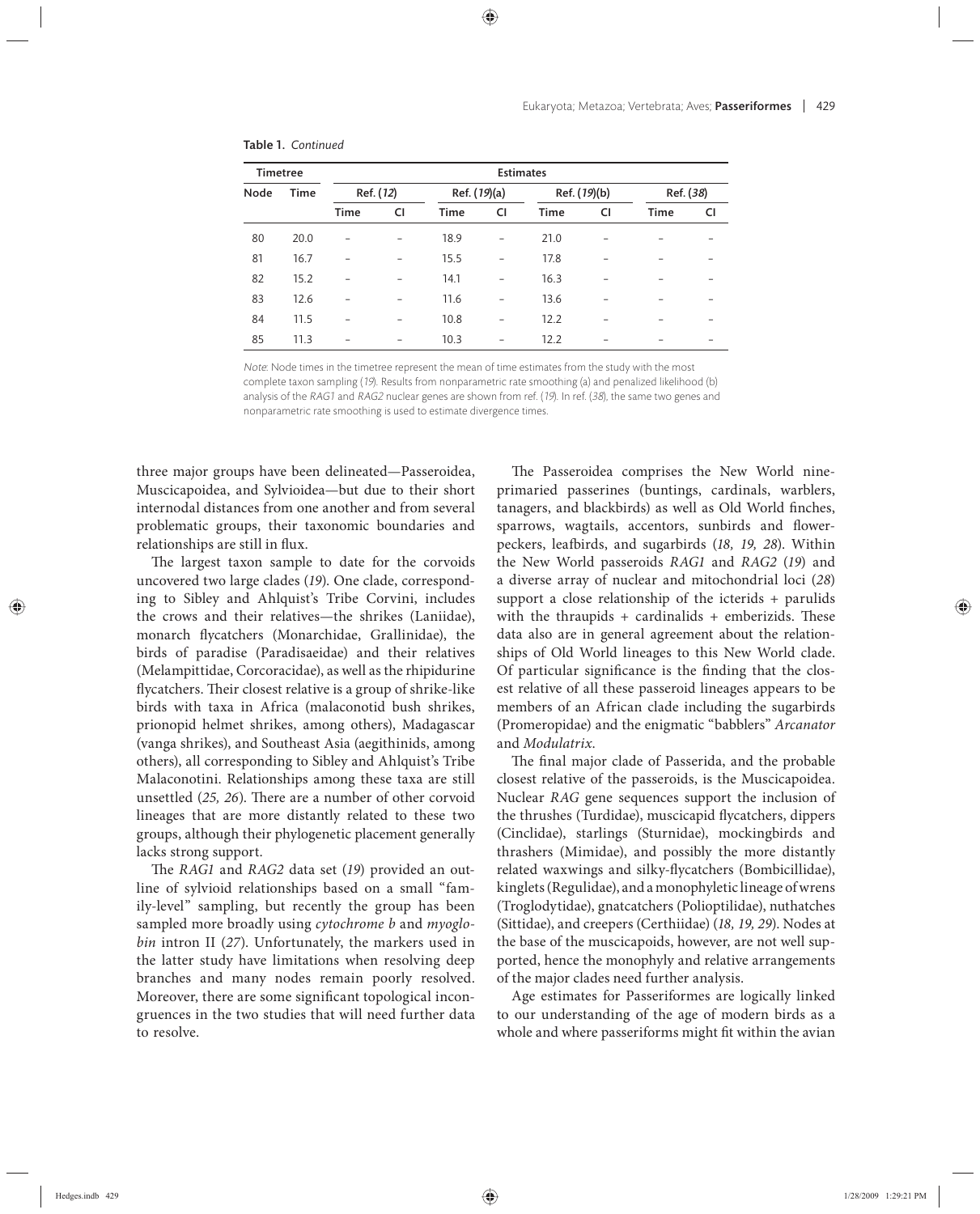Tree of Life. Unfortunately, there is no clear understanding about the closest relative of passeriforms, although they probably lie with taxa traditionally classified in the "Coraciiformes" and Piciformes. Those few studies that have attempted to estimate divergence times across the avian tree have all placed the divergence of passeriforms from other orders in the late Cretaceous (*8, 12, 30–33*). Although there is consistency in these age estimates that is, before the Cretaceous–Paleogene (K-P) boundary (65 Ma) and within the late Cretaceous (100*–*65 Ma) the data and methods vary significantly and the taxon sampling for all these studies was not adequate for examining divergences within passerines.

There are currently no passerine fossils that are useful for internal calibration of the passeriform tree. The oldest passeriform (*34*) is from Australia and of early Eocene in age  $(\sim 55$  Ma), but its phylogenetic relationships are uncertain. As a consequence, there have been several other approaches to calibrating the passerine tree. Van Tuinen and Hedges (*31*) employed a distant external calibration based on a general vertebrate tree. Barker *et al.* (*19*) used a geological vicariance event, the separation of New Zealand (*Acanthisitta*) from Gondwana to calibrate the base of passeriforms at  $~82$ Ma. Pereira and Baker (*12*) estimated divergence times for major groups of birds using 35 complete mitochondrial genomes for 35 species of birds and 13 vertebrate outgroups, with times of splitting for the vertebrate outgroups and five nodes inside modern nonpasseriform birds being calibrated with fossils. In that study, Bayesian analysis of the data placed the origin of modern birds at 139 Ma and the separation between passeriforms and other Neoaves at 108 Ma (in their small sample, passeriforms were resolved as the closest relative of other neoavians). Within passeriforms they dated the divergence of *Acanthisitta* and other passeriforms at 95.3 Ma, although the lower CI bound included the Barker *et al.* (*19*) vicariance age.

The only study to estimate the entire passeriform timetree was constructed using nonparametric rate smoothing and penalized likelihood analysis (*35, 36*) of combined *RAG1* and *RAG2* genes, which, as noted, was calibrated with the New Zealand vicariance age of 82 Ma (*19*; Fig. 2). As an independent check on that calibration point, pairwise corrected distances of *cytochrome b*, converted to time using a commonly applied passerine evolutionary rate (*37*), yielded a divergence age for the *Acanthisitta* vs. other passerines at around 87 Ma (*19*), which is within the confidence interval of the whole mtDNA clock (*12*).

Assuming the 82 Ma calibration, the suboscines and oscines split (node 2) around 77 Ma, well before the K-P extinction event (19). Other basal splits took place just prior to the K-P boundary (Old and New World suboscines, see also 23), or more or less contemporaneously with it. Thus, the diversification into the major lineages of the New World suboscines, as well as the earliest branches within oscines, took place around the K-P boundary. A sampling of well-supported groups on the passerine timetree gives an overall picture of the temporal pattern of passerine evolution (Fig. 2).

Within the New World suboscines, there are two major clades (Fig. 2). The first is the Furnariides—including the antpittas, antbirds, and ovenbirds—which arose around 55 Ma. The other major lineage, the highly speciose Tyrannides, on the other hand, started to diversify substantially later in time, around 38–42 Ma. Numerous early lineages of oscines diversified between 65 and 50 Ma. Thus, all four primary oscine clades—corvoids, muscicapoids, passeroids, and sylvioids—began radiating at roughly the same time (47-38 Ma), although the radiation of the corvoids was likely initiated slightly earlier than the others. Within each of these clades some groups attained very high diversity within relatively short periods of time. The most striking is the New World passeroid radiation that began  $~20$  Ma and resulted in over 300 genera and 1500 species, most of which apparently diversified within the last 10-15 million years. The highly diverse groups of the Old World muscicapoids and sylvioids began radiating somewhat earlier than the New World passeroids.

There has been very little additional analysis of the oscine timetree. Several previous studies (38, *39*) employed the same *RAG1* and *RAG2* data, the *Acanthisitta* calibration and rate smoothing methods as did Barker *et al.* (19), hence it is unsurprising that all three studies are consistent with respect to the timetree. Only one other study (25) dated a significant portion of the passerine tree, in this instance within malaconotine corvoids. Employing two nuclear introns (*myoglobin* intron-2 and *GAPDH* intron-11) as well as sequence from the mtDNA gene *ND2*, they calibrated the suboscine–oscine split based on previous work (19, *31, 40*), allowing it to vary between 77 and 71 Ma, and estimated splits within malaconotines using Bayesian methods (41). These workers found that malaconotines began radiating ~37.7 Ma using all data and ~38.9 Ma using the nuclear introns alone. These dates are significantly older, by ~9–12 Ma, than those presented in Fig. 2. In parallel with comments about the age of passerines as